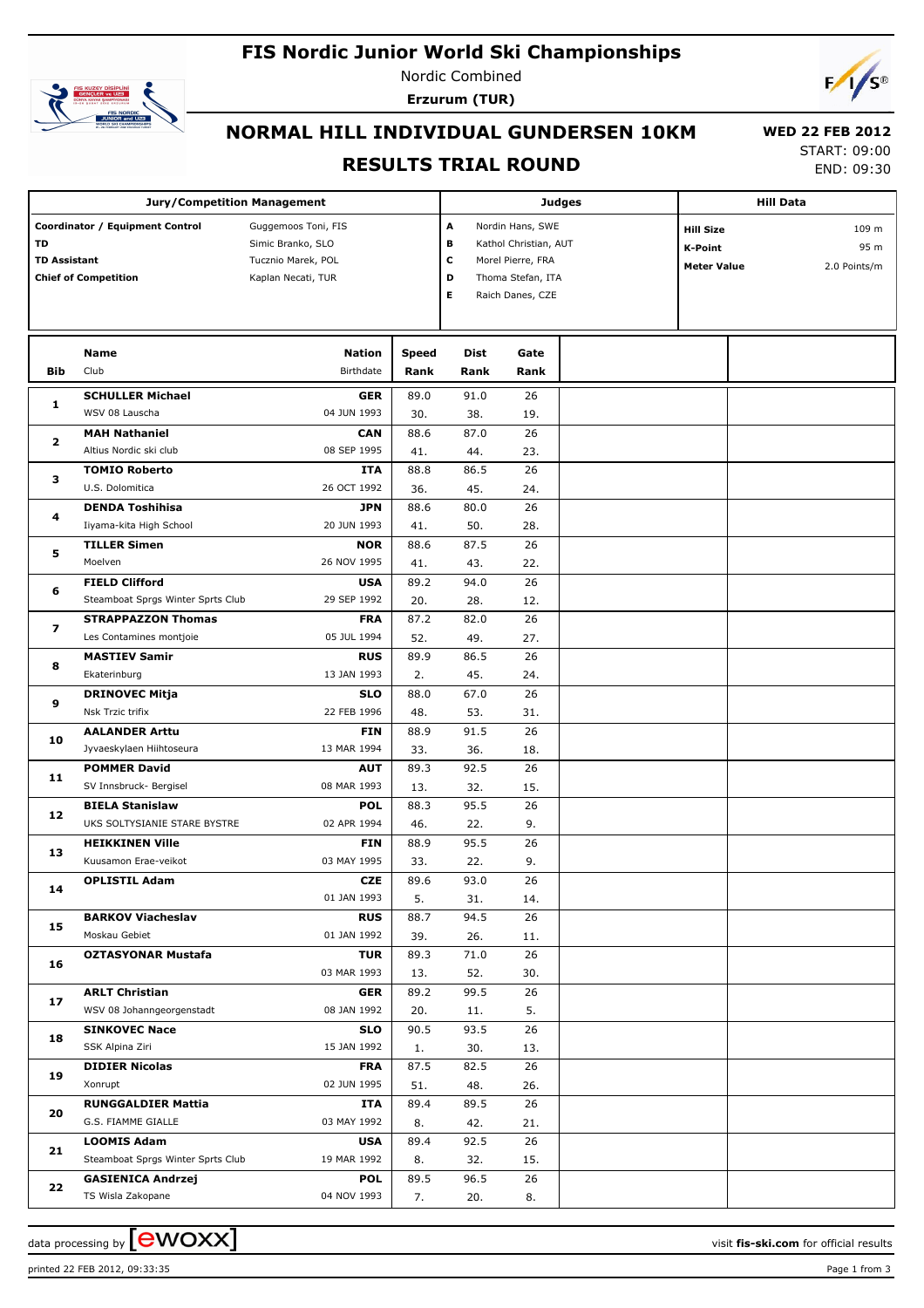## **FIS Nordic Junior World Ski Championships**



Nordic Combined **Erzurum (TUR)**



### **NORMAL HILL INDIVIDUAL GUNDERSEN 10KM**

#### **RESULTS TRIAL ROUND**

 **WED 22 FEB 2012** START: 09:00

END: 09:30

|     | Name                                                 | <b>Nation</b>             | <b>Speed</b> | Dist        | Gate      |  |
|-----|------------------------------------------------------|---------------------------|--------------|-------------|-----------|--|
| Bib | Club                                                 | Birthdate                 | Rank         | Rank        | Rank      |  |
|     |                                                      |                           |              |             |           |  |
| 23  | <b>SOETVIK Sindre Ure</b>                            | <b>NOR</b>                | 89.3         | 103.0       | 26        |  |
|     | Il Eldar                                             | 21 SEP 1992               | 13.          | 5.          | 4.        |  |
| 24  | <b>DANDURAND Sebastien</b><br>Altius Nordic ski club | <b>CAN</b><br>18 APR 1993 | 89.2         | 75.5        | 26<br>29. |  |
|     | <b>WATANABE Takehiro</b>                             | <b>JPN</b>                | 20.<br>87.8  | 51.<br>90.5 | 26        |  |
| 25  | Inawashiro High School                               | 13 JUL 1993               | 50.          | 39.         | 20.       |  |
|     | <b>BRANDNER Alexander</b>                            | <b>AUT</b>                | 89.2         | 98.0        | 26        |  |
| 26  | SC Bischofshofen                                     | 06 SEP 1992               | 20.          | 12.         | 6.        |  |
|     | <b>CIESLAR Adam</b>                                  | <b>POL</b>                |              |             |           |  |
| 27  | AZS AWF Katowice                                     | 18 DEC 1992               |              |             |           |  |
|     | <b>SEIDL Mario</b>                                   | <b>AUT</b>                | 88.4         | 105.5       | 26        |  |
| 28  | TSU St. Veit                                         | 08 DEC 1992               | 44.          | 3.          | 2.        |  |
|     | <b>KIRCHHOFER Jan</b>                                | SUI                       | 88.8         | 92.5        | 26        |  |
| 29  | <b>SC Kriens</b>                                     | 18 SEP 1995               | 36.          | 32.         | 15.       |  |
|     | <b>ZEMAN Martin</b>                                  | <b>CZE</b>                | 89.6         | 98.0        | 26        |  |
| 30  |                                                      | 01 JUL 1993               | 5.           | 12.         | 6.        |  |
|     | <b>LIEN Oeystein Granbu</b>                          | <b>NOR</b>                | 89.2         | 105.0       | 26        |  |
| 31  | Gausdal SI                                           | 05 JAN 1992               | 20.          | 4.          | 3.        |  |
|     | YAMAMOTO Go                                          | <b>JPN</b>                | 89.4         | 107.0       | 26        |  |
| 32  | Oyama High School                                    | 27 JAN 1995               | 8.           | 1.          | 1.        |  |
|     | <b>MAIERHOFER Manuel</b>                             | ITA                       | 89.1         | 91.5        | 25        |  |
| 33  | S. C. Gardena                                        | 17 DEC 1992               | 26.          | 36.         | 19.       |  |
| 34  | <b>KALINICHENKO Vitaliy</b>                          | <b>UKR</b>                | 89.1         | 97.0        | 25        |  |
|     | Vorokhta Ski School                                  | 09 AUG 1993               | 26.          | 17.         | 10.       |  |
| 35  | <b>SIMON Tobias</b>                                  | <b>GER</b>                | 89.0         | 102.5       | 25        |  |
|     | SZ Breitnau                                          | 15 AUG 1992               | 30.          | 6.          | 2.        |  |
|     | <b>GUBIN Alexey</b>                                  | <b>RUS</b>                | 88.8         | 95.5        | 25        |  |
| 36  | Moskau Gebiet                                        | 05 SEP 1992               | 36.          | 22.         | 14.       |  |
| 37  | <b>WARD Michael</b>                                  | <b>USA</b>                | 89.3         | 90.0        | 25        |  |
|     | Steamboat Sprgs Winter Sprts Club                    | 23 DEC 1992               | 13.          | 40.         | 20.       |  |
| 38  | <b>OBLAK Luka</b>                                    | <b>SLO</b>                |              |             |           |  |
|     | SSK Alpina Ziri                                      | 07 APR 1994               |              |             |           |  |
| 39  | <b>HEROLA Ilkka</b>                                  | <b>FIN</b>                | 89.4         | 101.5       | 25        |  |
|     | Puijon Hiihtoseura                                   | 22 JUN 1995               | 8.           | 9.          | 5.        |  |
| 40  | <b>BUFFARD Hugo</b>                                  | <b>FRA</b>                | 88.4         | 96.0        | 25        |  |
|     | Les Rousses                                          | 12 JUL 1994               | 44.          | 21.         | 13.       |  |
| 41  | <b>PASICHNYK Viktor</b>                              | <b>UKR</b>                | 89.9         | 97.0        | 25        |  |
|     | Kremenets ski school                                 | 02 NOV 1992               | 2.           | 17.         | 10.       |  |
| 42  | <b>ANDERSEN Espen</b>                                | <b>NOR</b>                | 88.9         | 106.5       | 25        |  |
|     | Lommedalens IL                                       | 28 OCT 1993               | 33.          | 2.          | 1.        |  |
| 43  | <b>PORTYK Tomas</b>                                  | CZE                       | 89.4         | 102.0       | 25        |  |
|     |                                                      | 06 APR 1996               | 8.           | 8.          | 4.        |  |
| 44  | <b>FAISST Manuel</b>                                 | <b>GER</b>                | 89.0         | 98.0        | 25        |  |
|     | SV Baiersbronn                                       | 11 JAN 1993               | 30.          | 12.         | 7.        |  |
| 45  | <b>KAGA Takuya</b>                                   | <b>JPN</b>                | 88.2         | 97.0        | 25        |  |
| 46  | Akita Hokuyou High School                            | 30 MAR 1994               | 47.          | 17.         | 10.       |  |
|     | <b>KLIMOV Evgeniy</b>                                | <b>RUS</b>                | 89.2         | 101.0       | 25        |  |
|     | Moskau Gebiet                                        | 03 FEB 1994               | 20.          | 10.         | 6.        |  |
| 47  | <b>SLOWIOK Pawel</b>                                 | <b>POL</b>                | 88.0         | 90.0        | 25        |  |
|     | AZS AWF Katowice                                     | 31 MAR 1992               | 48.          | 40.         | 20.       |  |
| 48  | <b>LYNCH Erik</b>                                    | <b>USA</b>                | 89.3         | 98.0        | 25        |  |
|     | Steamboat Sprgs Winter Sprts Club                    | 09 JUN 1994               | 13.          | 12.         | 7.        |  |

data processing by **CWOXX**  $\blacksquare$  and  $\blacksquare$  and  $\blacksquare$  and  $\blacksquare$  and  $\blacksquare$  and  $\blacksquare$  and  $\blacksquare$  and  $\blacksquare$  and  $\blacksquare$  and  $\blacksquare$  and  $\blacksquare$  and  $\blacksquare$  and  $\blacksquare$  and  $\blacksquare$  and  $\blacksquare$  and  $\blacksquare$  and  $\blacksquare$  and  $\blacksquare$  a

printed 22 FEB 2012, 09:33:35 Page 2 from 3